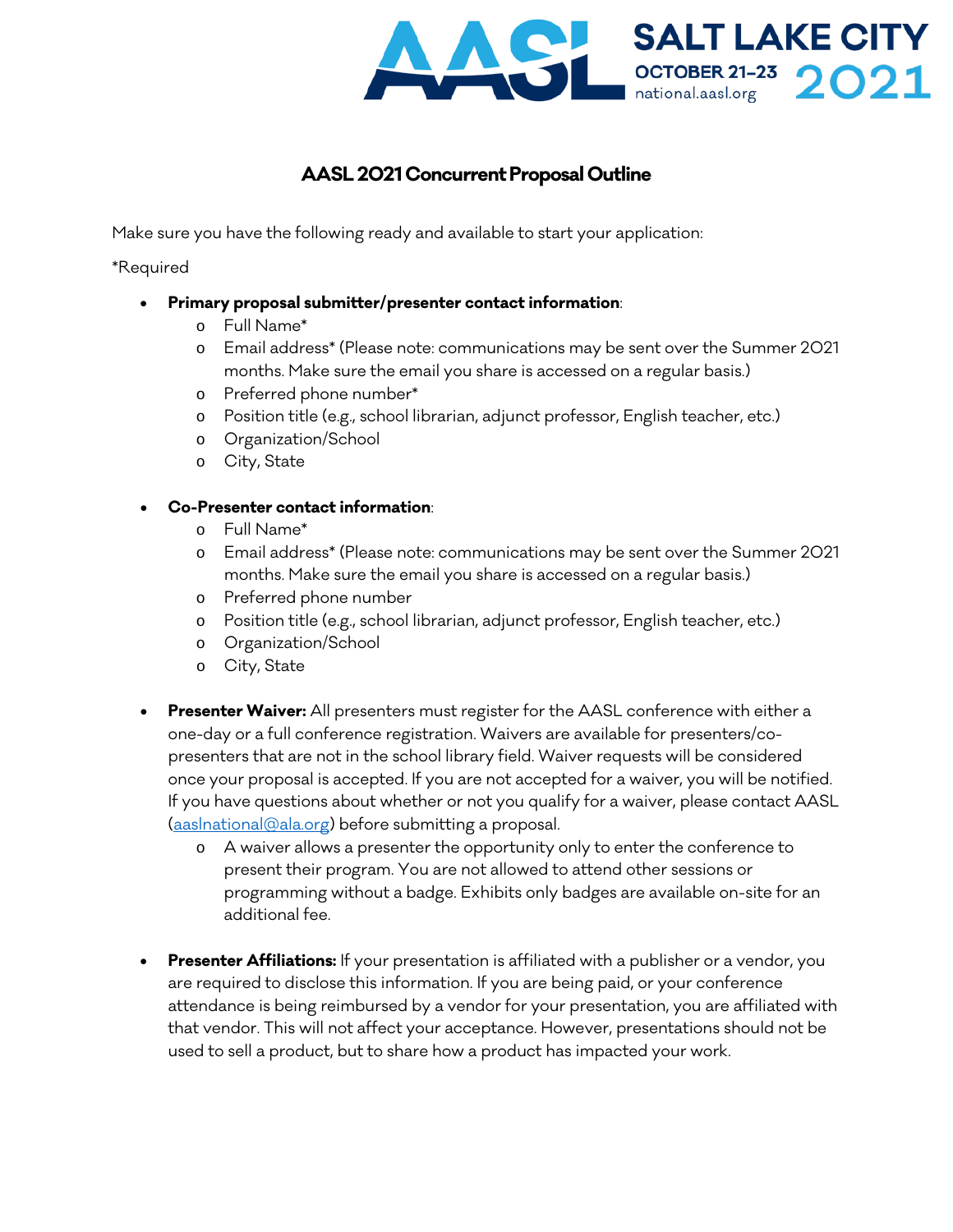

• **Presenter Consent:** AASL records and makes available some of its conference sessions on AASL Learning Library (ALL). ALL is a repository of webcasts, podcasts, and other digital resources from AASL, including the latest issue of *Knowledge Quest* and past presentations from the AASL National Conferences. By providing consent, you allow AASL the opportunity to record your session. Please note that AASL can modify the recording to block slides, names, and images that the presenter does not feel comfortable sharing. However, AASL respects the presenters choice to not make their presentation available for recording.

## • **Submission Details**:

- o **Session Title** (120 character limit)\*
- o **Session Strand**\*
	- **Inquire**
	- **Include**
	- Collaborate
	- Curate
	- Explore
	- **Engage**
- o **Target Audience** (choose all that apply)\*
	- **School Librarians**
	- **Administrators**
	- **Classroom Teachers**
	- **Library Supervisors**
	- **Higher Education**
	- **Curriculum Specialists**
	- **Students**
	- Technology Coordinators
	- **Public Librarians working with Children and Young Adults**
- o **Grade Level** (choose all that apply)\*
	- $K-3$
	- 4-6
	- Middle/Junior
	- $-High$
- o **Experience Level of Audience** (choose all that apply)
	- 0-5 years in the profession
	- 6-12 in the profession
	- **13-20** in the profession
	- **More than 20 in the profession**